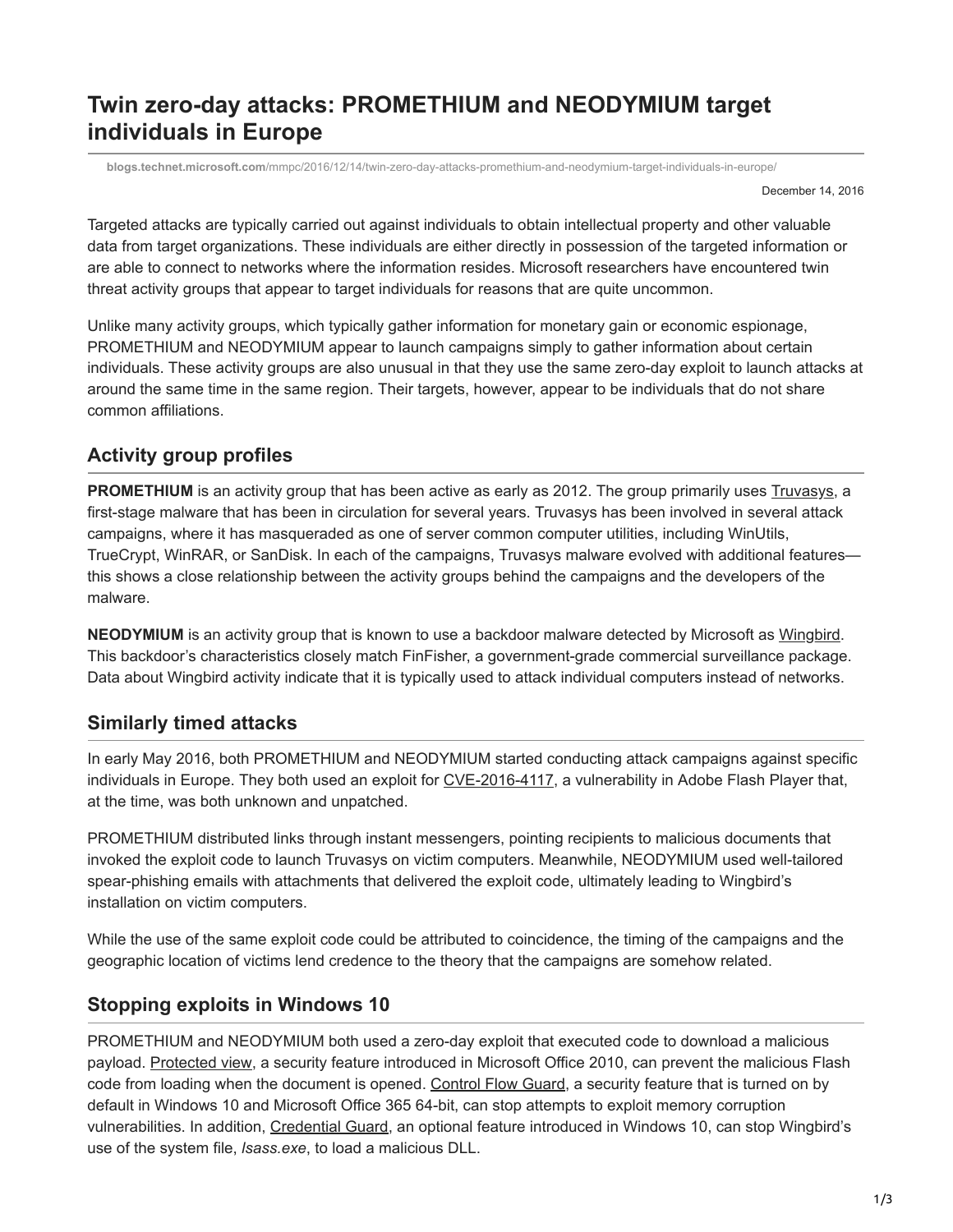#### **Detecting suspicious behaviors with Windows Defender Advanced Threat Protection**

[Windows Defender Advanced Threat Protection](https://blogs.windows.com/windowsexperience/2016/03/01/announcing-windows-defender-advanced-threat-protection/) (Windows Defender ATP) is a new built-in service that ships natively with Windows 10 and helps enterprises to detect, investigate and respond to advanced targeted attacks. When activated, it captures behavioral signals from endpoints and then uses cloud-based machine learning analytics and threat intelligence to flag attack-related activities.

Wingbird, the advanced malware used by NEODYMIUM, has several behaviors that trigger alerts in Windows Defender ATP. Windows Defender ATP has multiple behavioral and machine learning detection rules that can catch various elements of the malware kill chain. As a result, it can generically detect, without any signature, a NEODYMIUM attack in the following stages:

- Zero-day exploits causing Microsoft Office to generate and execute malicious files
- Zero-day exploits attempting to grant malicious executables higher privileges
- Malicious files trying to delete themselves
- Malicious files attempting the DLL side-loading technique, in which legitimate DLLs in non-standard folders are replaced by malicious ones so that malicious files are loaded by the operating system or by installed applications
- Malicious files injecting code into legitimate processes

In the example below, Windows Defender ATP alerts administrators that something is amiss. It notifies them that an Office document has dropped an executable file in one of their computers—activity that is very likely part of an attack.



Additionally, Windows Defender ATP and Office 365 ATP leverage rules based on IOCs and threat intelligence specific to PROMETHIUM and NEODYMIUM. Alerts from these rules work alongside concise briefs and in-depth profiles provided in the Windows Defender ATP console to help administrators address breach attempts by these activity groups.

[For more information about Windows Defender ATP service in Windows 10, check out its features and](https://www.microsoft.com/en-us/WindowsForBusiness/Windows-ATP) [capabilities and read more about why a post-breach detection approach is a key component of any enterprise](http://wincom.blob.core.windows.net/documents/Post%20Breach%20Dealing%20with%20Advanced%20Threats%20Whitepaper.pdf) security stack.

Details about PROMETHIUM and NEODYMIUM along with indicators of compromise can be found in the Microsoft [Security Intelligence Report volume 21](https://www.microsoft.com/security/sir/default.aspx).

To test how Windows Defender ATP can help your organization detect, investigate, and respond to advanced attacks, **[sign up for a free trial](https://www.microsoft.com/en-us/windowsforbusiness/windows-atp?ocid=cx-blog-mmpc)**.